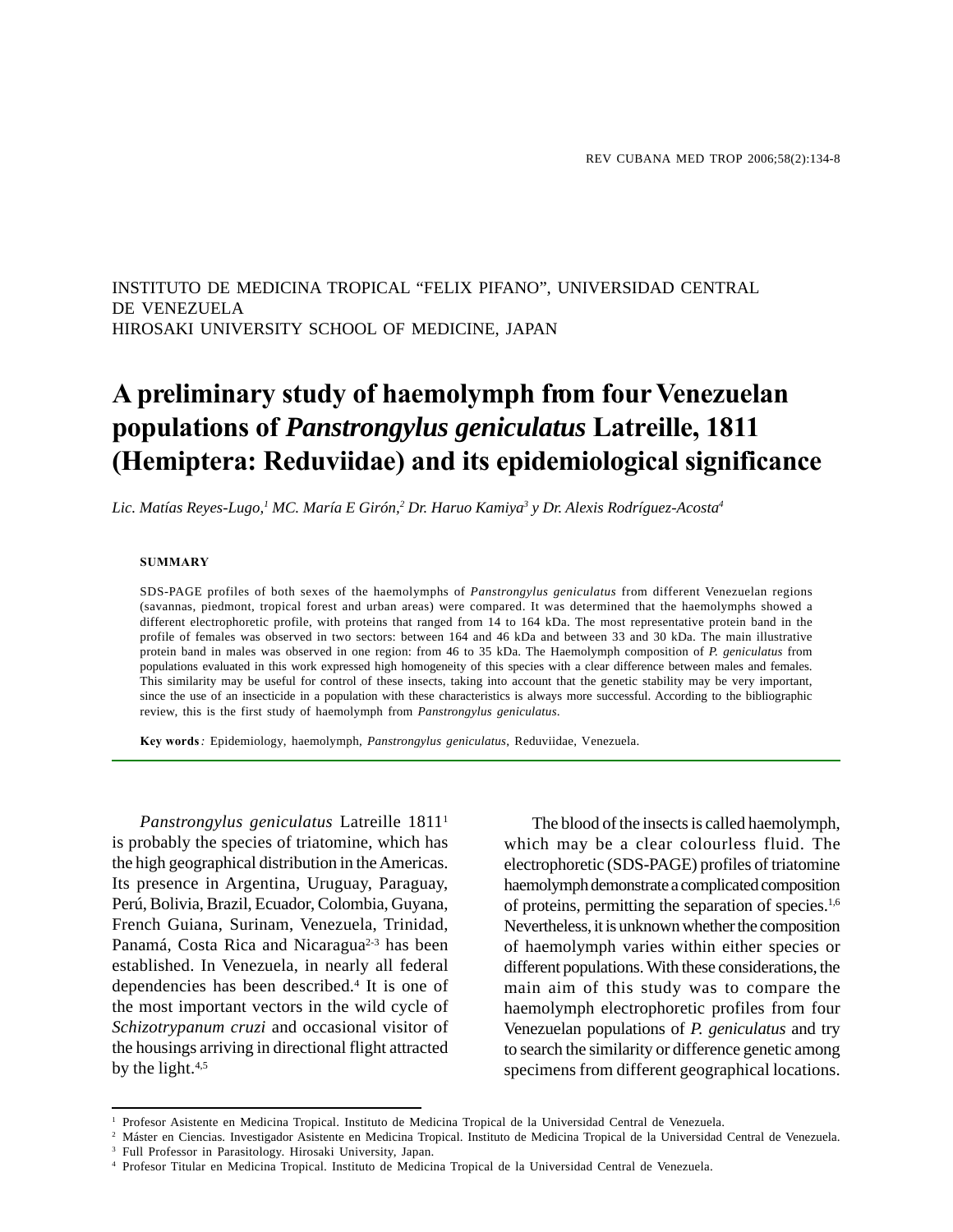## **METHODS**

*P. geniculatus sensu stricto* were captured from the next regions: Cuyagua, Aragua state, at 60 m altitude in semi-xerophytes habitats, near the seaside using a Shannon trap (light attraction); Cumboto, Aragua state at 100 m altitude, where it emerged in a humid tropical wood environment, attracted during the night by house lights. Paracotos, Miranda state at 400 m altitude at the Coastal

Range piedmont, in a tropical deciduous wood; Los Anaucos, Miranda state at 600 m altitude in an urbanization located at the Coastal Range piedmont. Los Campitos and El Hatillo town, Miranda state at 1000 m altitude in a subtropical environment, where *P. geniculatus* were attracted by houses lights in urban environmental, as well as in Carmelitas, Caracas, Venezuela at 900 m altitude demonstrating a high potential for the colonization of human housings.7



Gel A: Lanes: 1: Low molecular weight (Mr) markers. 2: Paracotos-Sardi (M); 3: Paracotos-Sardi (F); 4: Paracotos-Cave (M); 5: Anauco (M); 6: Anauco (F); 7: Cumboto (M); 8: Cumboto (F). Gel B: Lanes: 9: Low weight molecular weight markers; 10: Carmelitas (M); 11: Carmelitas (F); 12: Campitos (M); 13: Campitos (F); 14: Hatillo (M); 15: Hatillo (F); 16: Cuyagua (M); 17: Cuyagua (F). (M): Male. (F): female. Only Paracotos-Cave males were described.

**Fig**. Female (F) and male (M) *Panstrongylus geniculatus* haemolymphs SDS-PAGE (12,5 %) electrophoresis under reduction conditions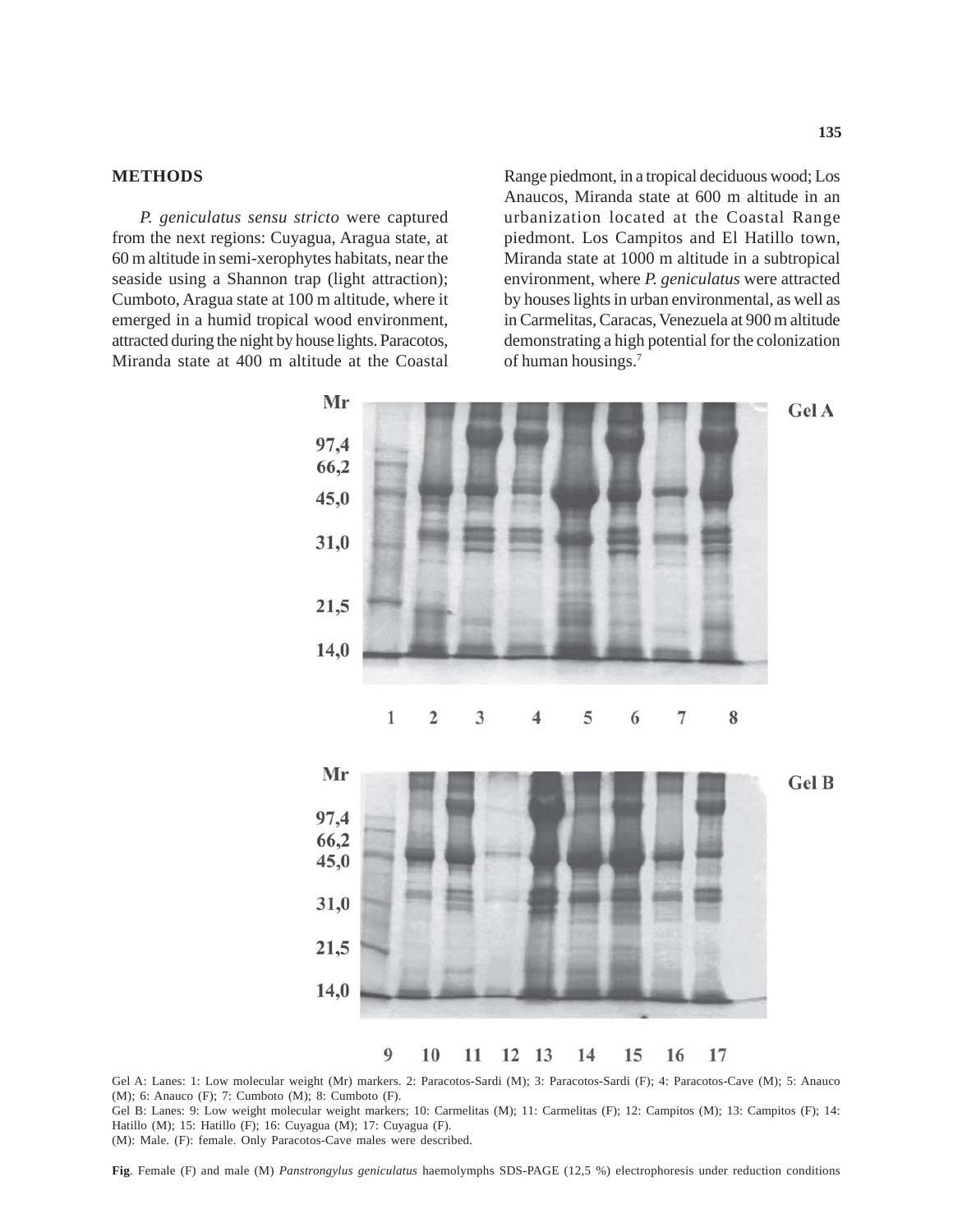Artificial colonies were established in the Entomological Laboratory of the Tropical Medicine Institute of the Universidad Central de Venezuela, Caracas, Venezuela, from wild-caught samples.

The insects were growing in an insectarium under relative humidity of 60-80 %, at  $26 \pm 2$  °C temperature. To feed the triatomines, hens were offered to the insects each 10 days until adult insects were accessible for use in the assays. Five male and five female specimens from each geographical sample were studied 1 month after their final change in the cycle.

Separated individual haemolymph cutting into the basis of the posterior femurs near the apex, using a capillary tube was collected. Eppendorf tubes filled with 0.3 mL of haemolymph were stored at -70 ºC until use. Protein concentration in the haemolymph by the micromethod of Bradford<sup>8</sup> was determined.

 Electrophoresis using a Dual Mini Slam Kit AE-6450 (Atto Corporation, Tokio, Japan) chamber was performed. SDS-PAGE was carried out conforming to the Laemmli method, $9$  using 20 % gels under reducing conditions. Molecular weight markers (Bio-Rad) were run in parallel and gels stained with Coomassie Blue R-250. *P. geniculatus* haemolymph samples to be analysed were dissolved in a proportion of 1:1 in the solubiliser solution: 0.5 M Tris.HCl, pH 6.8, with 10 % (w/v) SDS, 10 % (v/v) ß-mercaptoethanol, 10 % (v/v) glycerol and 0.05 % (w/v) brome-phenol blue, and heated at 100 °C for 10 minutes. The molecular weight was determined by Kodak Image Station 440 System (IS440CF) Analysis Software. A taxonomic matrix was achieved by the study of protein banding composition.10

*P. geniculatus* taxonomic determination was carried out at the Entomology Department of the Tropical Medicine Institute based on the analysis of external morphology and taxonomical keys. $11,12$ 

## **RESULTS**

Female and male *P. geniculatus* haemolymph showed in the electrophoretic studies a multiple protein constitution with relative masses varying from 14 to 164 kDa in both sexes. Male and female electrophoretic profiles showed different protein

migration patterns. The most representative female haemolymph protein bands profile was observed in two regions: between 164 to 46 kDa and between 33 to 30 kDa. The principal illustrative male protein bands profile was observed in one region: between 46 to 35 kDa (fig.: gel A and gel B).

## **DISCUSSION**

Among Venezuelan wild triatomines, *P. geniculatus* presents the greatest capacity to adapt to the domestic environment<sup>7</sup> and currently is regarded as the main sylvatic vector of *T. cruzi* in the Country.4

After Latreille description in 1811 the Triatominae *Panstrongylus geniculatus* (Hemiptera:Reduviidae), wait almost in the forgetfulness until Pinto<sup>1</sup> identify it as a possible Chagas disease vector. It has been considered the responsible of the maintenance of the Chagas disease enzootic cycle.<sup>5</sup> While it was accomplished these projects of sanitary and medical character, the taxonomical, biological and physiological investigations on this genus have progressively grown. The triatomine is described living in a wide variety of wild ecotypes including burrows of armadillo, hollow of trees, caves, housings of opossum, palms and bromeliaceous, also peridomestic and domestic habitats in some southern areas of Venezuela and north of Brazil.<sup>7,13</sup>

Fundamentally there are aspects that have motivated the development of compared morphology,<sup>14</sup> cytogenetic, PCR, isoenzymes and saliva15 studies in triatomines that are *Trypanosoma cruzi* vectors, causative agents of Chagas disease. Some of them related to the possibility of resistance development to insecticides, by virtue of the implications in the chemical control and the second routed to solve the controversy of the possible monophyletic or polyphyletic origin of the Triatominae subfamily.

Recently, the results obtained in these studies have reinforced the hypothesis of a monophyletic origin for some tribes and their respective groups of species within the triatomine, based on that the differences obtained in the considerate aspects have resulted little significant among the genera and within some species.<sup>16,17</sup> Concomitantly, these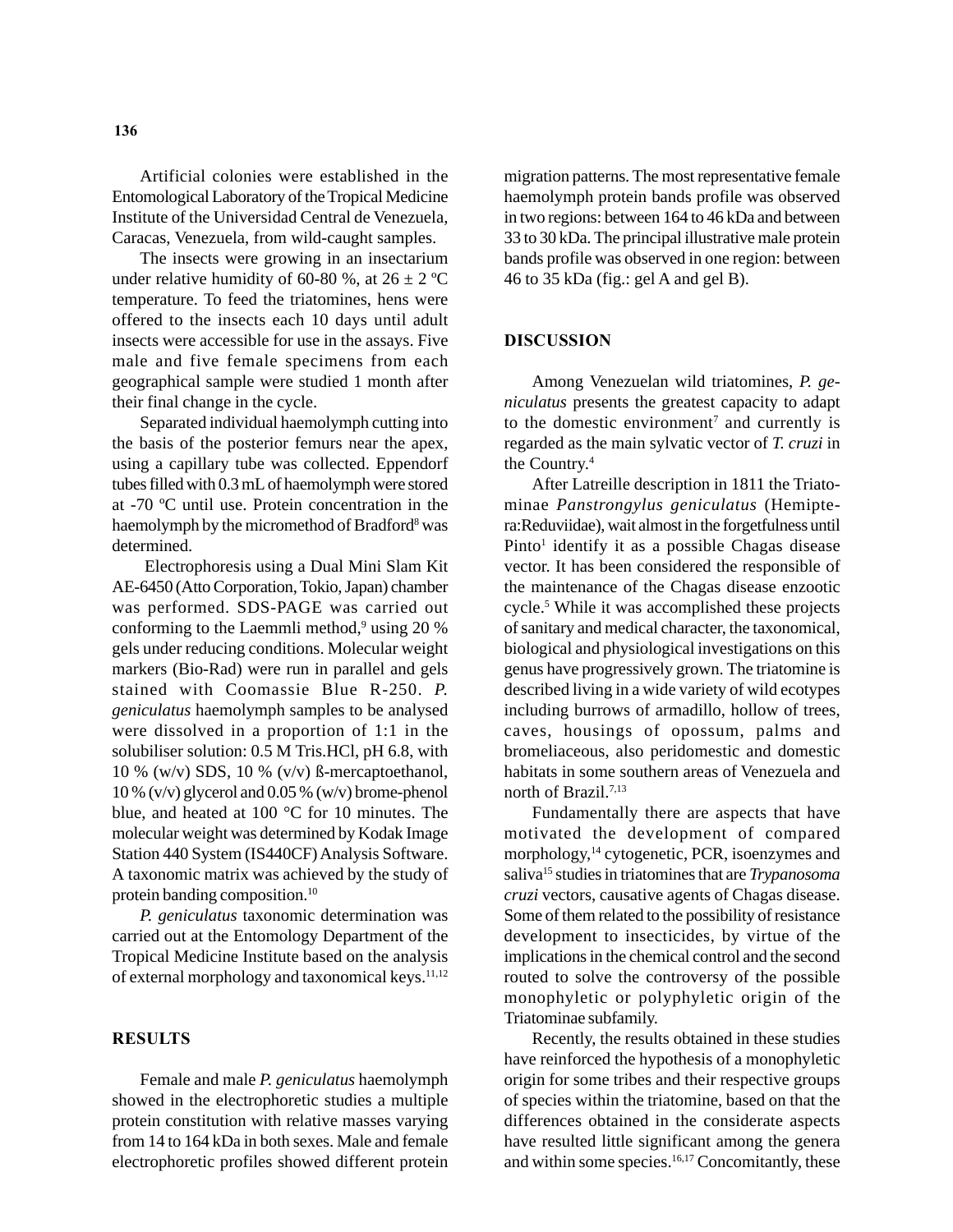results have also been interpreted as a reflex of a reduced variability present in these groups, in other words seems to be genetically very stable.<sup>3</sup>

Since Wigglesworth<sup>18</sup> studying a Reduviidae, described the haemolymph and the process of wound healing in an insect and Jones<sup>1</sup> who spoke about the circulatory system of the insects, the bibliography has been increase slowly in this topic. Control and eradication of a disease transmitted by an arthropod, only is possible, when is acquired a profound knowledge of the vector biology. Nowadays, most investigations concerned to haemolymph is referred to few insects species, such as *Manduca sexta* (holometabolous), *Locusta migratoria* (hemimetabolous), scarce triatomine bug16 but the information about *Panstrongylus* genus haemolymph as far it is known does not exist.

In the current study, morphological differences were not observed among four populations. However, it was possible to differentiate female and male populations by their haemolymph components. The examination of the total proteins did not give major differences amid the genera. However, the electrophoretic bands of the obtained proteins allowed establishing qualitative differences between male and female, of these *Panstrongylus geniculatus* strains that could be associated in the female with factors related to the storage proteins and vitellogenesis (a major component of oogenesis in insects). $20, 21$  For instance, this phenomenon has been reported during eggs development in *Rhodnius prolixus,* a different species of triatomine.22 Similarity among males and similitude among females protein composition from different locations was noticed.

There are many female hormones involved in regulation of insect reproduction. The general scheme is that the follicle cells produce oostatic hormones that acts on the neuroendocrine system, such as 21 kDa and 19 kDa proteins found in the haemolymph of the locust  $23$ . In most insects Juvenile Hormone is involved in the regulation of oocyte development, this occurs at the level of vitellogenin production and uptake by the ovaries. i.e. vitellogenesis.24 The hJHBP from *M. sexta* is composed of a single subunit, has a molecular weight of 27.4 kDa.<sup>25</sup>

It is confirmed that lipids, proteins and carbohydrates did not show significant differences between species or/and stages.16 Within this context and by virtue of similar studies in other triatomines, it can be concluded that the haemolymph could not be used as a diagnostic character that would allow establish the difference among different populations of a same species of triatomine. But, it could be useful to know that this genetic stability may be important for the control of the insect given that the use of insecticide, in a genetically stable population may be more thriving. The composition of the *P. geniculatus* haemolymph populations evaluated in this work express increased homogeneity of this species, in accordance with other similarities reported by *Jaramillo* et al.<sup>27</sup> for *P. geniculatus* Colombian populations.

New epidemic evaluations, including specimens from other regions of Venezuela, it will be necessary to ratify the actual findings about haemolymph similarities among *P. geniculatus* positioned in different geographical locations. Haemolymph as population marker would be an important indicator of genetic stability in this group of triatomines. It would be also significant to profound in the control considerations of these insect groups.

**Un estudio preliminar de la hemolinfa de cuatro poblaciones venezolanas de** *Panstrongylus geniculatus* **Latreille, 1811 (Hemiptera: Reduviidae) y su significado epidemiológico**

#### **RESUMEN**

Se enfrentaron perfiles SDS-PAGE, de los 2 sexos, de las hemolinfas de *Panstrongylus geniculatus* de diversas regiones venezolanas: sabanas, piedemontes, bosque tropical y zonas urbanas y se determinó que las hemolinfas mostraron un perfil electroforético diferente, con proteínas que variaban de 14 a 164 kDa. Las bandas más representativas en el perfil de las hembras se observaron en 2 regiones: de 164 a 46 kDa y de 33 a 30 kDa. La banda principalmente ilustrativa de las proteínas de los machos se observó en una región: de 46 a 35 kDa. La composición de la hemolinfa de *Panstrongylus geniculatus* en las poblaciones evaluadas en este trabajo, expresaron alta homogeneidad de la especie, con una clara diferencia entre machos y hembras. Esta similitud puede ser útil para el control de estos insectos, conociendo que la estabilidad genética puede ser muy importante, porque el uso de insecticidas en una población con estas características siempre es más exitoso. Este trabajo, de acuerdo con la investigación bibliográfica, representa el primer estudio de hemolinfa de *Panstrongylus geniculatus*.

**Palabras clave** : Epidemiología, hemolinfa, *Panstrongylus geniculatus*, Reduviidae, Venezuela.